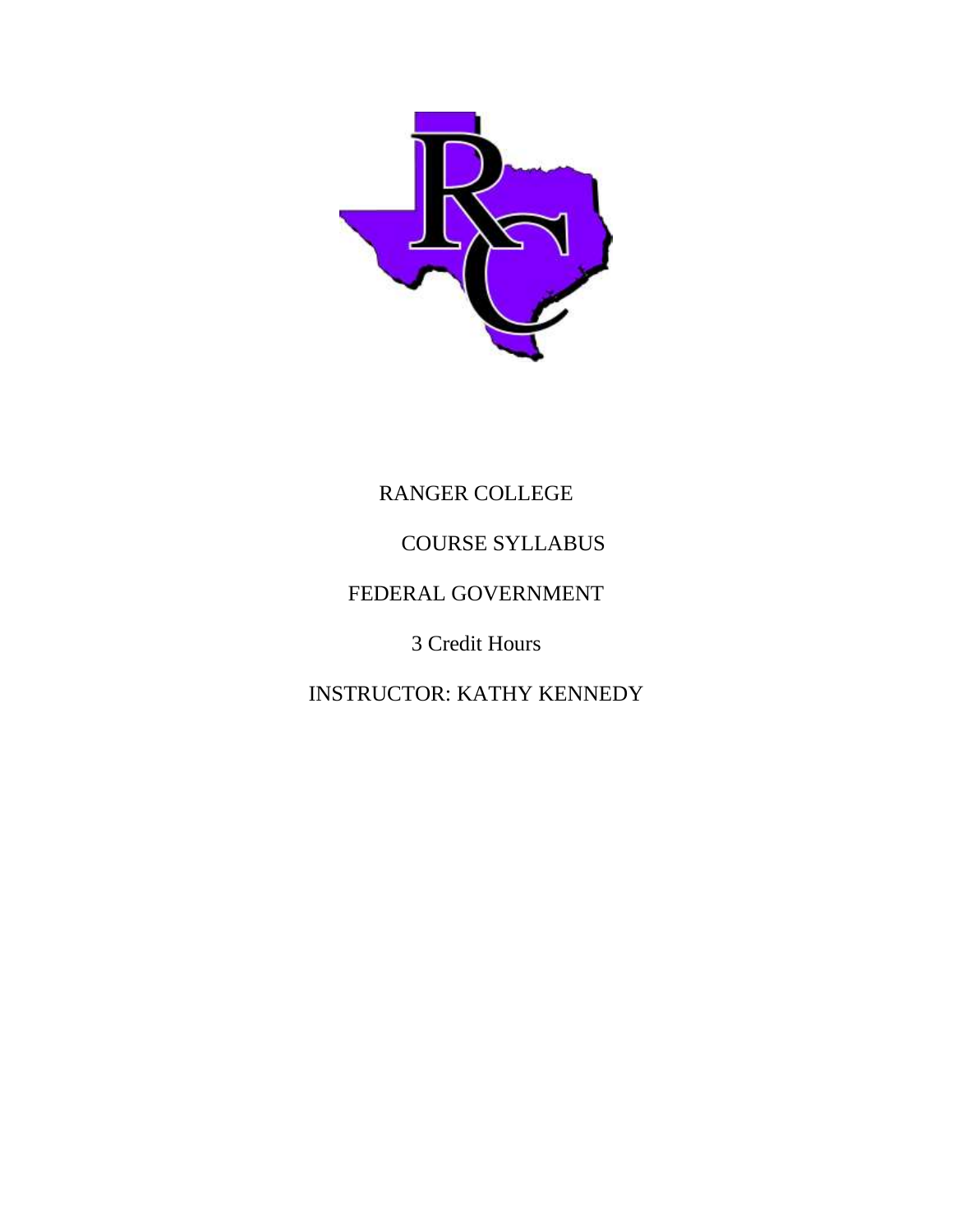INSTRUCTOR: Kathy Kennedy EMAIL: kkennedy@rangercollege.edu (no Blackboard email)

**COURSE STRUCTURE AND CREDITS**

Credit: 3 semester hours Days/Time: Online Online Office Hours: M-F (noon)

#### **COURSE DESCRIPTION**

This course is an introduction to the origin and development of the U.S. Constitution, structure and powers of the national government including the legislative, executive, and judicial branches, federalism, political participation, the national election process, public policy, civil liberties and civil rights. Three lecture hours per week. Credit: 3 semester hours

#### **EDUCATIONAL OBJECTIVES**

Upon successful completion of this course, students will:

- Explain the origin and development of constitutional democracy in the United States.
- Demonstrate knowledge of the federal system.
- Describe separation of powers and checks and balances in both theory and practice.
- Demonstrate knowledge of the legislative, executive, and judicial branches of the federal government.
- Evaluate the role of public opinion, interest groups, and political parties in the political system.
- Analyze the election process.
- Describe the rights and responsibilities of citizens
- Analyze issues and policies in U.S. politics.

#### **REQUIRED COURSE MATERIALS**

Wilson, James Q. American Government. Brief Version, thirteenth edition. Boston, Massachusetts: Houghton Mifflin Company. **TEXAS** 

### **CORE CURRICULUM STATEMENT OF PURPOSE**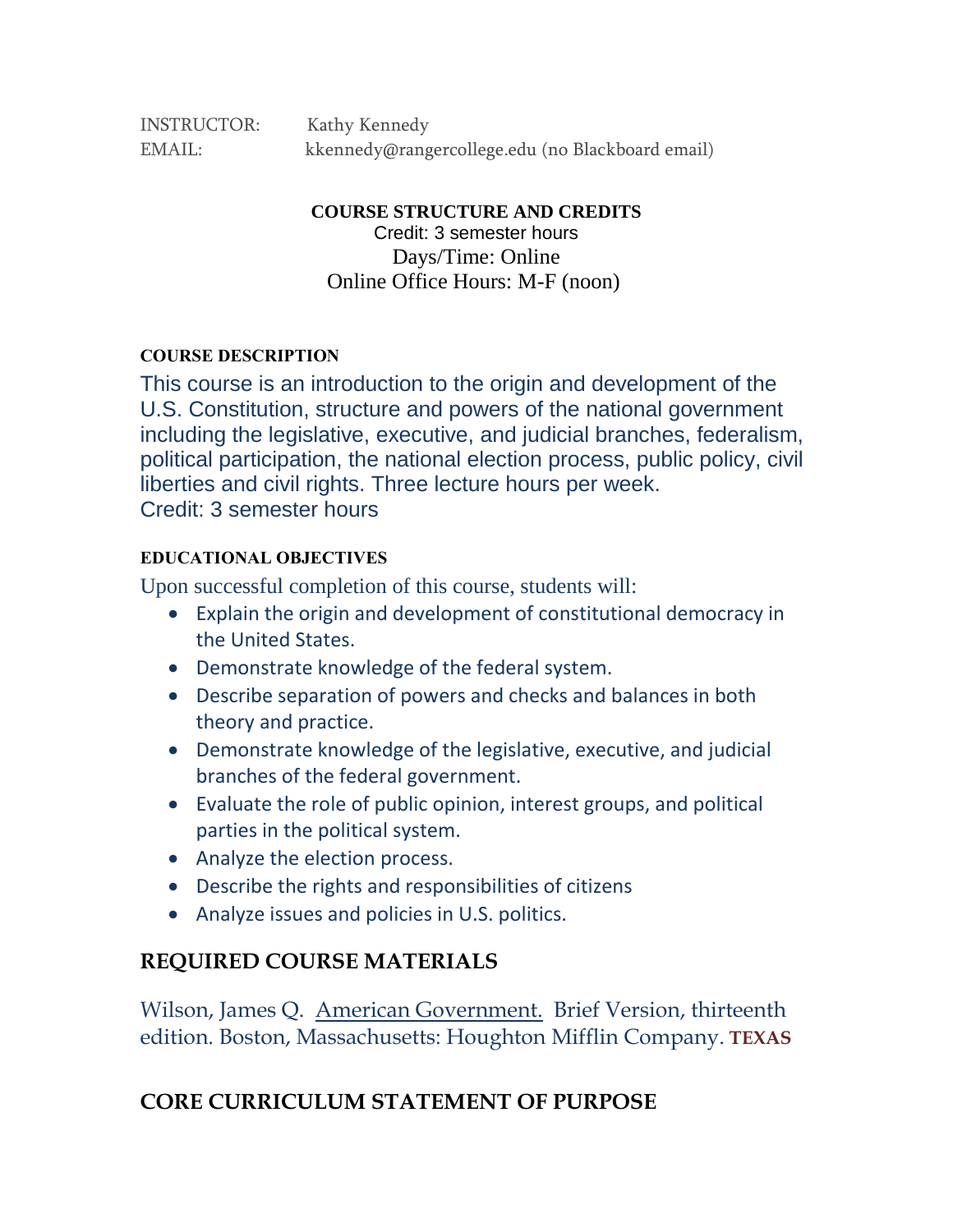Through the Texas Core Curriculum, students will gain a foundation of knowledge of human cultures and the physical and natural world, develop principles of personal and social responsibility for living in a diverse world, and advance intellectual and practical skills that are essential for all learning.

# **PREREQUISITES**

There are no prerequisites for this course; however, it is considered to be a sophomore level course that has a lot of writing demands. To set yourself up for success, it is highly recommended that you enroll in the basic English courses prior to taking this one.

# **METHODS OF INSTRUCTION**

This course includes papers, exams, discussions, and a project.

## **Methods of Assessment**

Exams:

There are three exams. Each exam is worth 50 points. You will have two attempts at each exam.

Final Exam:

The final is worth 200 points. It is comprehensive. It must be proctored.

### Discussions:

There are three. Each one is worth 50 points. Discussions must include research, a works cited, and they must be a minimum of 300 words.

## Project:

The Film Project is worth 200 points.

Mini-Essays: are worth 75 points each. There are three essays (one for each unit). The minimum word count is 500. Each Mini-Essay requires research and documentation for that research.

# **COURSE POLICIES**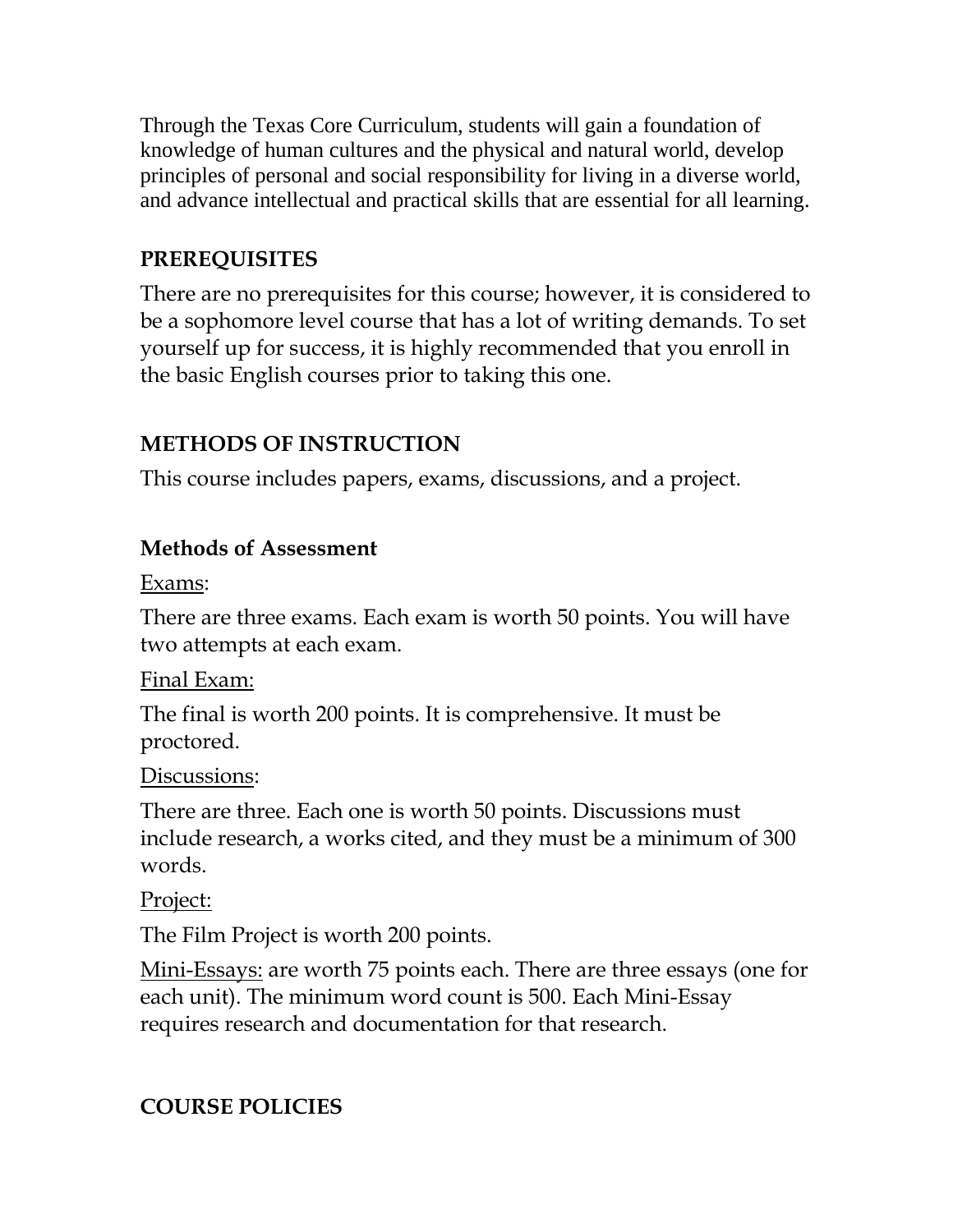#### 1. Course etiquette

• Email – Please allow 48 hours for a reply via e-mail. There may be periods where it may take longer to get a reply (such as weekends and holidays). Again, be patient and allow me time to get back to you. To begin an email, please word it in the following way:

Dear Mrs. Kennedy,

| My name is |         | , and I am in your |
|------------|---------|--------------------|
|            | course. |                    |

- Communication Dialogue Personal attacks, racial or ethnic slurs, outbursts or other inappropriate forms of communication will result in immediate removal from the class and possibly from the college (see academic freedom statement). Think about what you are saying, before you hit the send or submit button.
- Personal Requests I am happy to assist you with any questions you may have about the course, about the news, or even college life in general. However, personal requests for exemptions to course policies will not be granted unless there is a legitimate reason. It is a form of discrimination by the instructor to grant exceptions without basis. Any exceptions made may require documentation and will only be considered in advance of a deadline. Please refrain from asking the instructor to engage in unprofessional or unethical behavior, such requests will be ignored.

2. Late work policy- ample time has been allotted to complete each Unit activity. All assignments are expected on or before the deadline indicated in the syllabus. I am certainly willing to work with you through extenuating personal circumstances should the need arise to submit a late essay. Any student that needs to submit a late paper must contact me in advance of the deadline for approval and to make alternative arrangements. You may be required to provide some form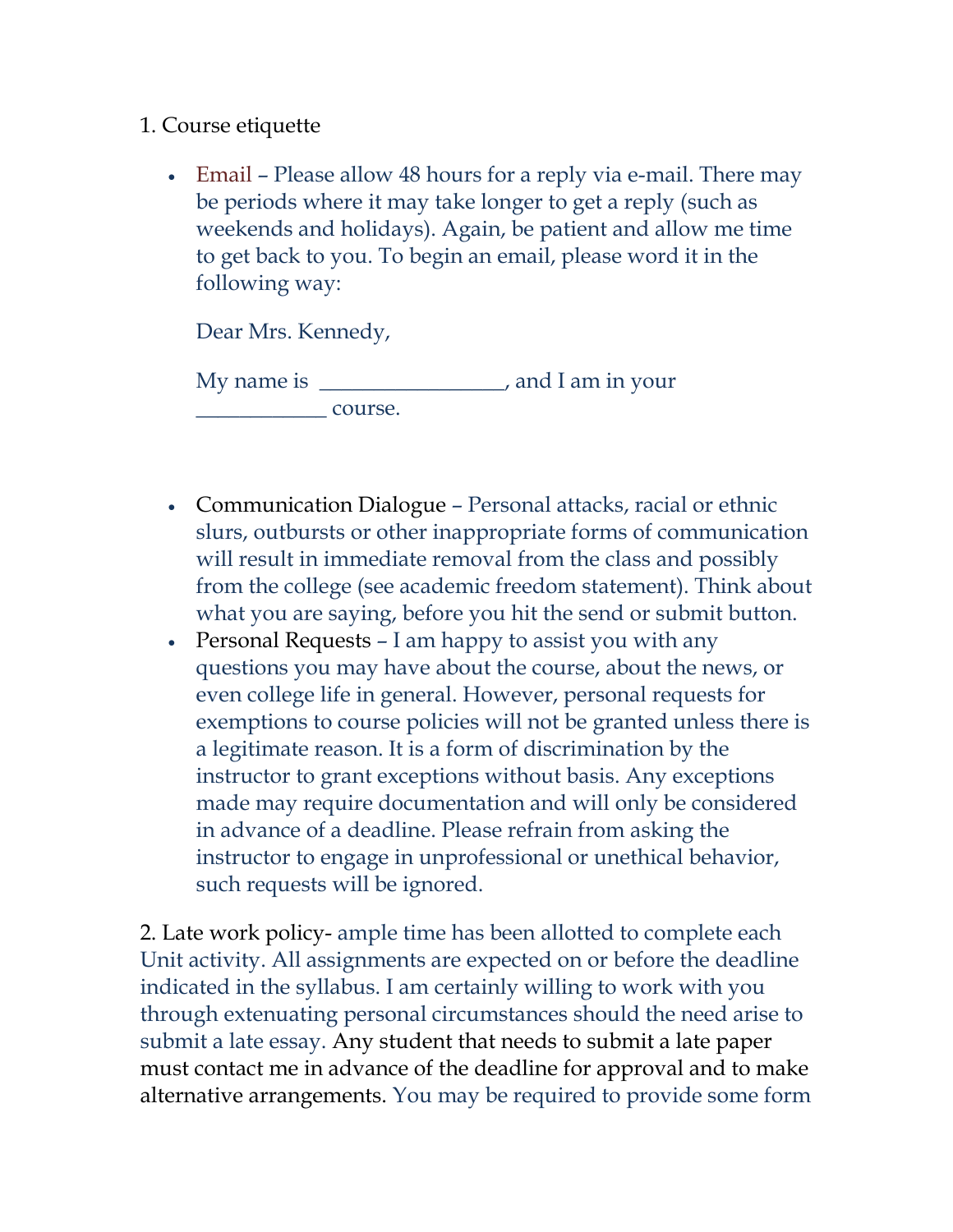of written documentation in order to substantiate a request to submit a late assignment.

3. Online attendance- as a minimum expectation, you should login to the course and check your e-mail at least twice per week. You are free to work ahead at your own pace. However, be sure to avoid falling behind. Each unit deadline will serve as a benchmark for your overall progress in the course. Remember, the distance education environment requires a high degree of self-discipline and intrinsic motivation. Time management is something many students struggle with, so make a schedule for this course and stick to it. Trying to work on all the assignments just ahead of a deadline is the recipe for disaster.

#### 4. Announcements

There are frequent updates posted in the course announcements. This is the primary avenue of communication for this course. Each student is expected to read the information and keep current with the course. Many frequently asked questions are addressed via announcements and some may contain vital course information. These are official course communications, so bear in mind that you will be held accountable for the information provided.

#### 5. Academic Honesty

Scholastic dishonesty is a violation of the Ranger Student Code of Student Conduct. Scholastic dishonesty includes, but is not limited to, cheating on a test, plagiarism, and collusion. Students are expected to complete all course work by their own efforts and in their own words.

When you cite or paraphrase another author, you are required to properly acknowledge all sources with a parenthetical citation in the body text and provide a bibliographic listing on a works cited page. If you have any questions about citations, contact me immediately. Any attempt to submit work that is not a product of your own efforts will result in a zero for that assignment. In addition, you may face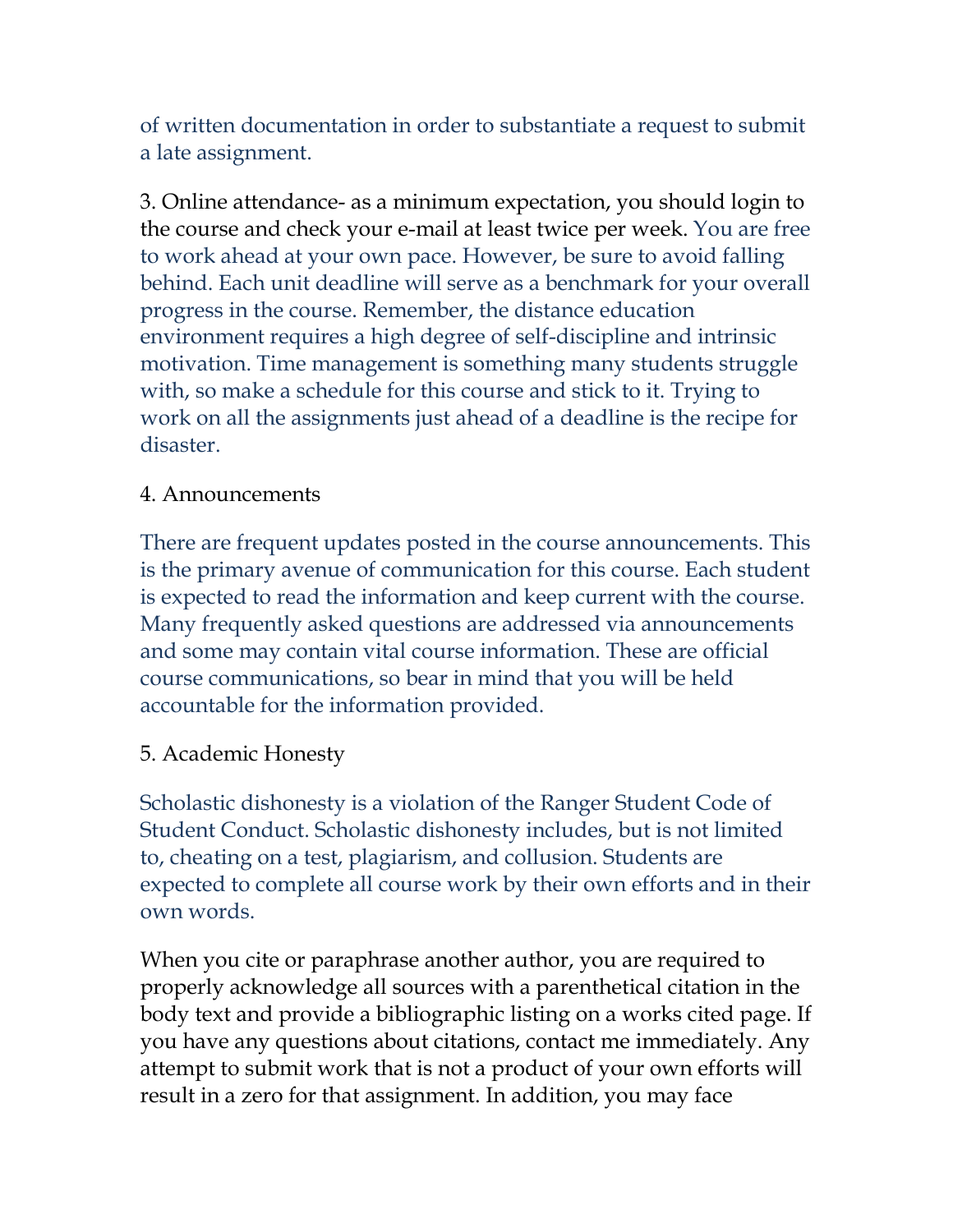disciplinary action by the college administration leading up to expulsion from the college.

### 6. Statement of academic freedom

The collegiate environment is one that promotes tolerance, understanding, communication and equality. Use the guidelines below in your interactions with the instructor and your peers:

Students are provided with the opportunity to demonstrate their comprehension of political issues and express their understanding of key points in this course. Academic freedom will be protected and respected by all students and the instructor. However, there are some limitations on free speech. Hateful, sexist, racist, hurtful, or otherwise obscene comments that are intended, as a personal attack will not be tolerated. Additionally, any dialogue that does not specifically pertain to the topic at hand will not receive an audience. At the instructor's discretion, a student that violates these guidelines may be removed from the course and possibly from the college.

## **7.** Dropping a class

If you are unable to complete this course, it is your responsibility to withdraw formally. Do not simply stop attending the course. The withdrawal request must be received in the Registrar's Office. Failure to do so will result in your receiving a performance grade, usually an "F." If you drop a class or withdraw from the college before the official drop/withdrawal deadline, you will receive a "W" (Withdraw) in each class dropped

### 8. Instructor's rights

The instructor reserves the right to modify any course requirements and calendar due dates as necessary to manage and conduct this course. Students are responsible for contacting the instructor and seeking clarification of any requirement that is not understood.

### 9. ADA Information